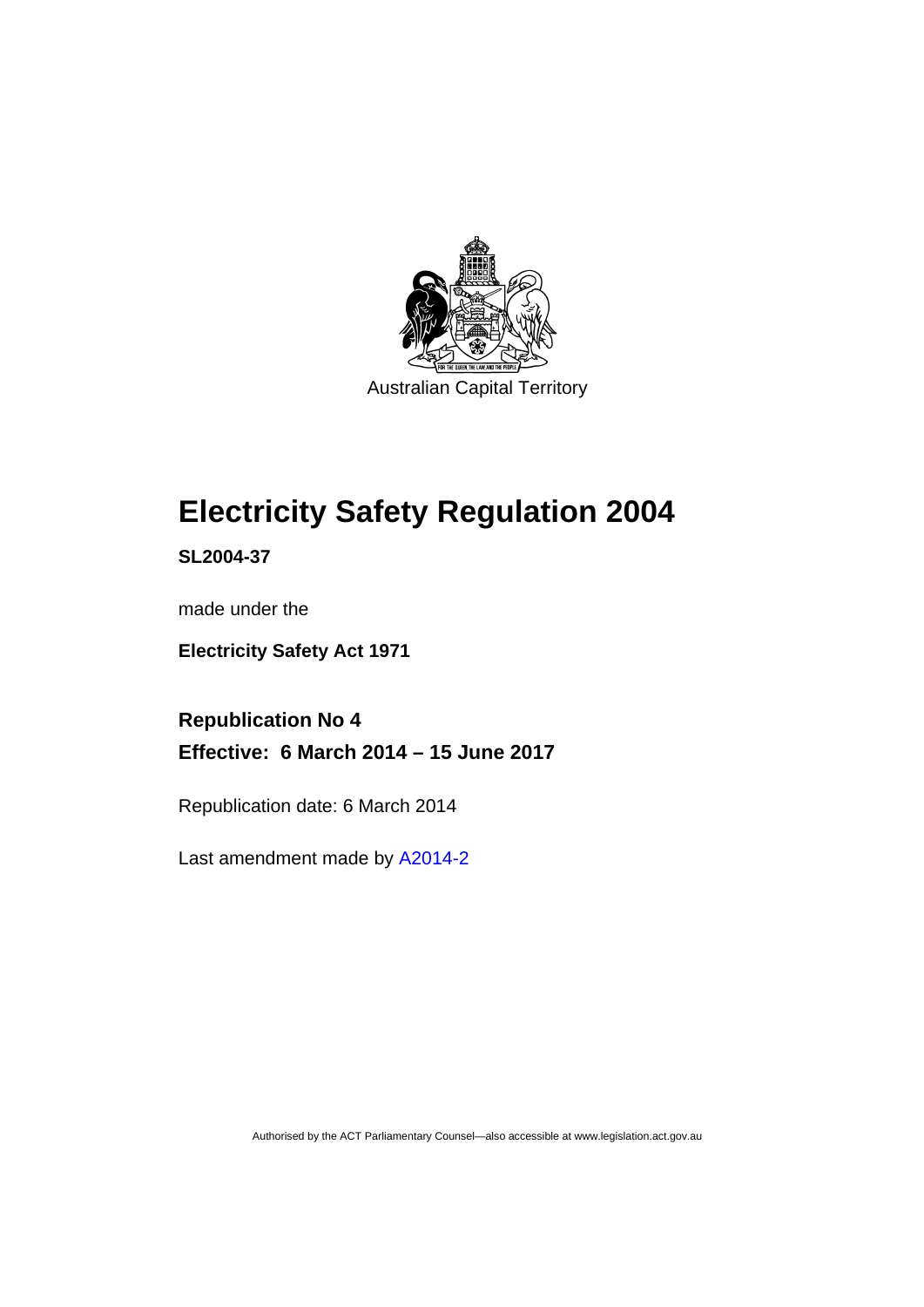### **About this republication**

#### **The republished law**

This is a republication of the *Electricity Safety Regulation 2004*, made under the *Electricity Safety Act 1971* (including any amendment made under the *[Legislation Act 2001](http://www.legislation.act.gov.au/a/2001-14)*, part 11.3 (Editorial changes)) as in force on 6 March 2014*.* It also includes any commencement, amendment, repeal or expiry affecting this republished law to 6 March 2014.

The legislation history and amendment history of the republished law are set out in endnotes 3 and 4.

#### **Kinds of republications**

The Parliamentary Counsel's Office prepares 2 kinds of republications of ACT laws (see the ACT legislation register at [www.legislation.act.gov.au](http://www.legislation.act.gov.au/)):

- authorised republications to which the *[Legislation Act 2001](http://www.legislation.act.gov.au/a/2001-14)* applies
- unauthorised republications.

The status of this republication appears on the bottom of each page.

#### **Editorial changes**

The *[Legislation Act 2001](http://www.legislation.act.gov.au/a/2001-14)*, part 11.3 authorises the Parliamentary Counsel to make editorial amendments and other changes of a formal nature when preparing a law for republication. Editorial changes do not change the effect of the law, but have effect as if they had been made by an Act commencing on the republication date (see *[Legislation Act 2001](http://www.legislation.act.gov.au/a/2001-14)*, s 115 and s 117). The changes are made if the Parliamentary Counsel considers they are desirable to bring the law into line, or more closely into line, with current legislative drafting practice.

This republication does not include amendments made under part 11.3 (see endnote 1).

#### **Uncommenced provisions and amendments**

If a provision of the republished law has not commenced, the symbol  $\mathbf{U}$  appears immediately before the provision heading. Any uncommenced amendments that affect this republished law are accessible on the ACT legislation register [\(www.legislation.act.gov.au\)](http://www.legislation.act.gov.au/). For more information, see the home page for this law on the register.

#### **Modifications**

If a provision of the republished law is affected by a current modification, the symbol  $\mathbf{M}$ appears immediately before the provision heading. The text of the modifying provision appears in the endnotes. For the legal status of modifications, see the *[Legislation Act 2001](http://www.legislation.act.gov.au/a/2001-14)*, section 95.

#### **Penalties**

At the republication date, the value of a penalty unit for an offence against this law is \$110 for an individual and \$550 for a corporation (see *[Legislation Act 2001](http://www.legislation.act.gov.au/a/2001-14)*, s 133).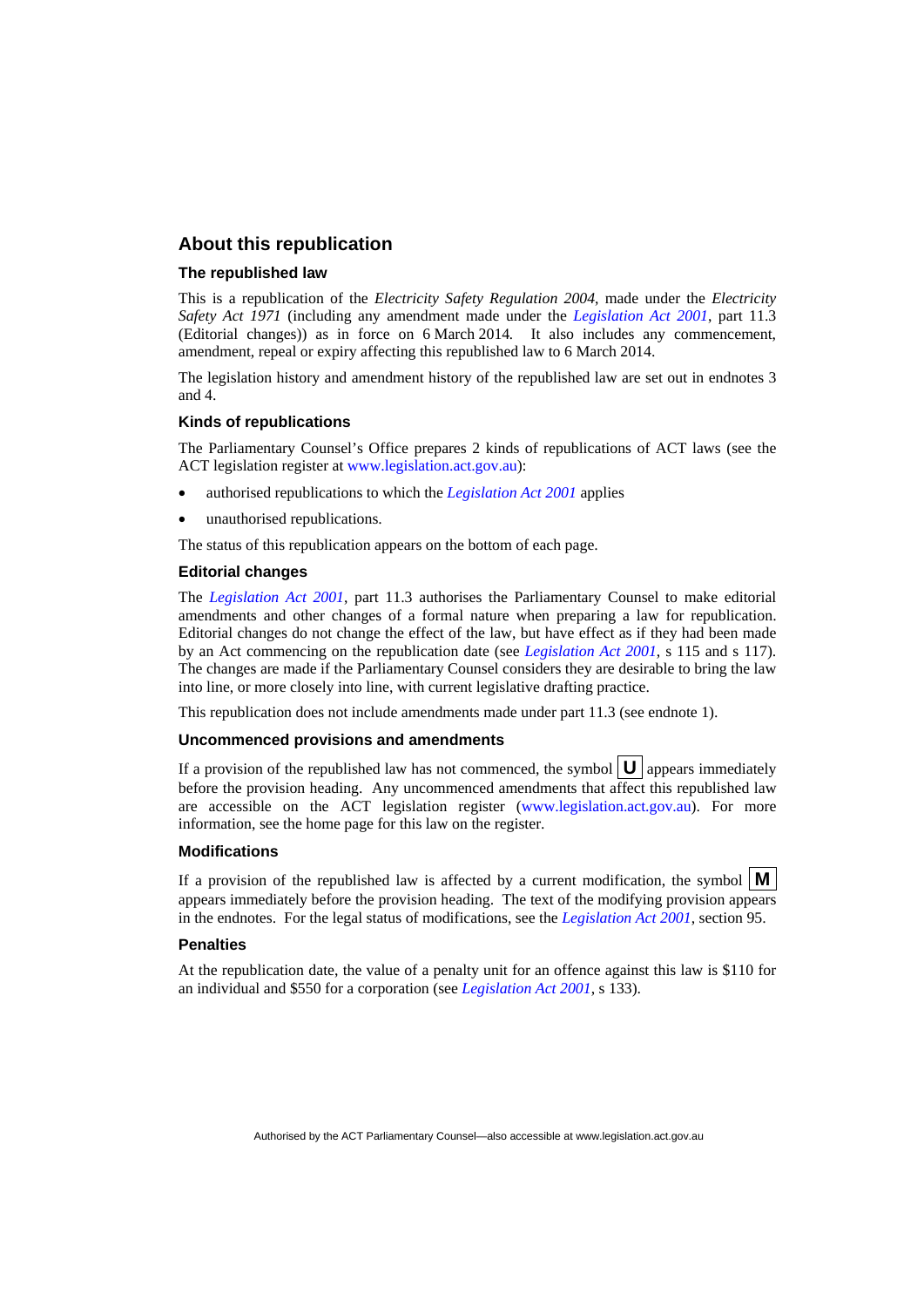

# **Electricity Safety Regulation 2004**

made under the

**Electricity Safety Act 1971** 

## **Contents**

|                 |                                                                        | Page       |  |  |
|-----------------|------------------------------------------------------------------------|------------|--|--|
| 1               | Name of regulation                                                     | 2          |  |  |
| 2               | Exemption from inspection etc-Act, s 4                                 |            |  |  |
| 3               | Exemption from AS/NZS 3000- $Act$ , s 5 (3) and s 6 (2)                |            |  |  |
| 4               | Exemption from Act, s 5 and s $6$ —Act, s 5 (3) and s 6 (2)            |            |  |  |
| 5               | Articles of electrical equipment to bear registration number—Act, s 19 |            |  |  |
|                 |                                                                        |            |  |  |
| <b>Endnotes</b> |                                                                        |            |  |  |
| 1               | About the endnotes                                                     | 4          |  |  |
| 2               | Abbreviation key                                                       |            |  |  |
| 3               | Legislation history                                                    | 5          |  |  |
| 4               | Amendment history                                                      | 6          |  |  |
|                 |                                                                        |            |  |  |
| R4              | <b>Electricity Safety Regulation 2004</b>                              | contents 1 |  |  |
| 06/03/14        | Effective: 06/03/14-15/06/17                                           |            |  |  |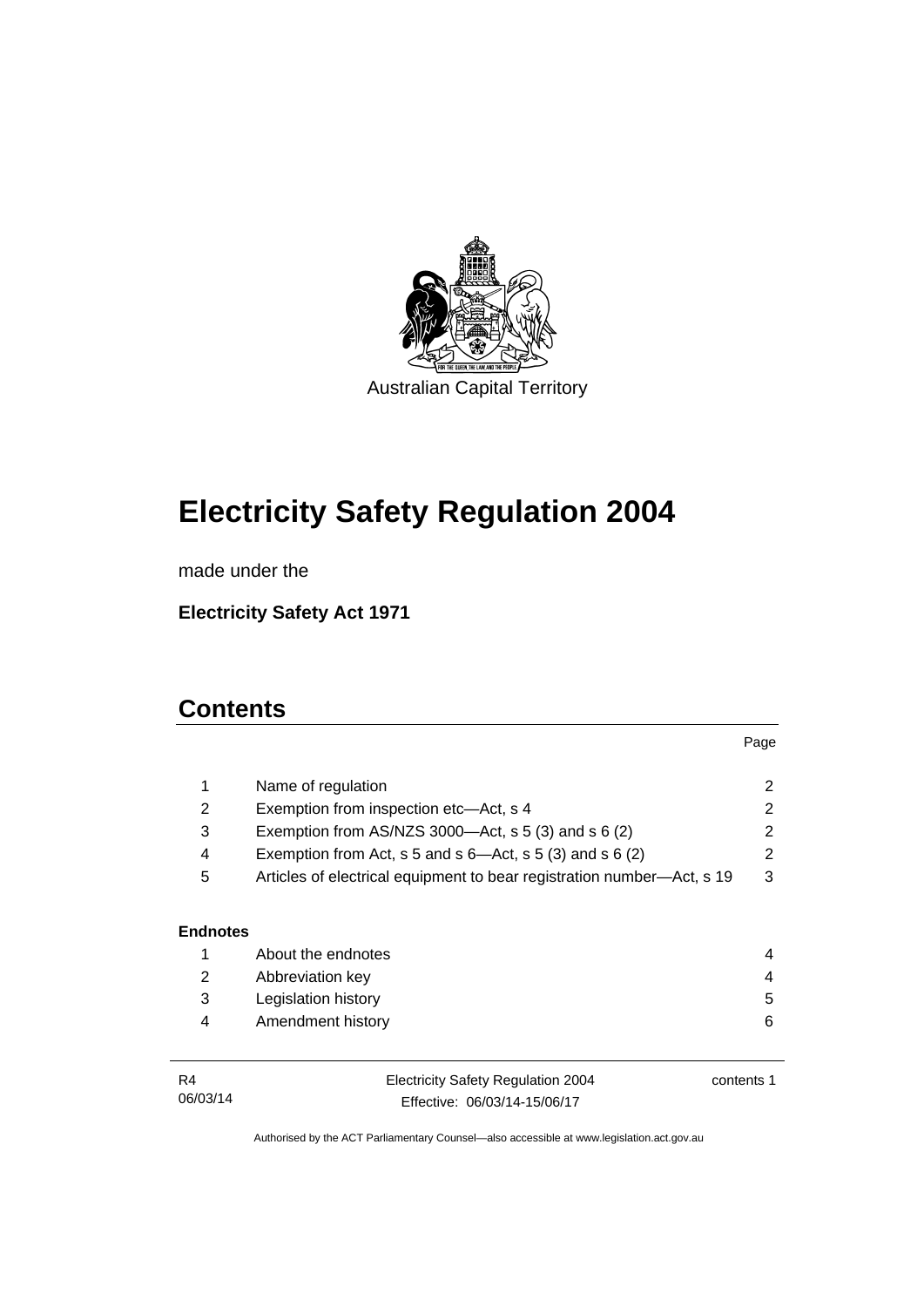**Contents** 

5 [Earlier republications 7](#page-10-0)

Page<br>7

contents 2 Electricity Safety Regulation 2004 Effective: 06/03/14-15/06/17

R4 06/03/14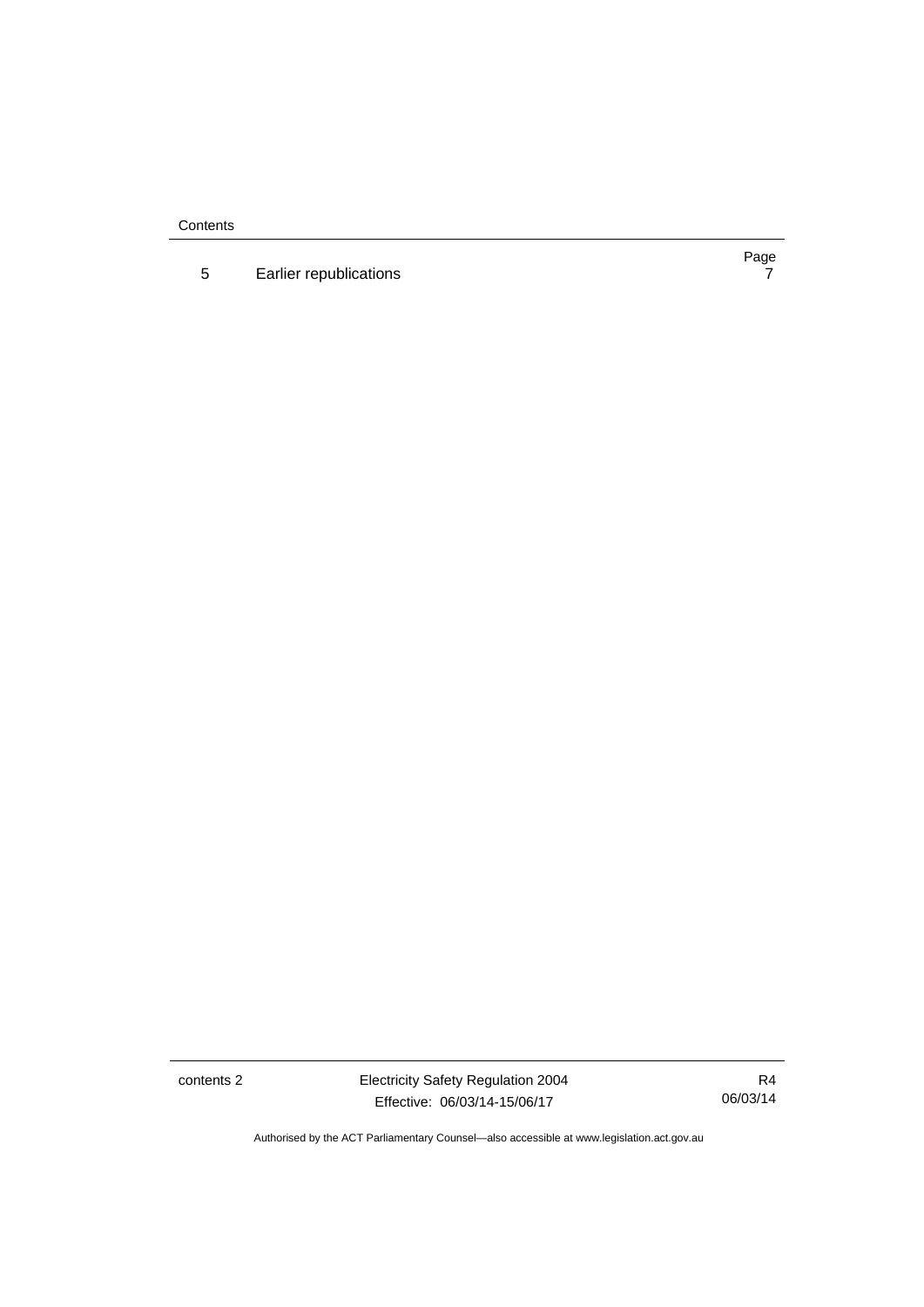

## **Electricity Safety Regulation 2004**

made under the

I

**[Electricity Safety Act 1971](http://www.legislation.act.gov.au/a/1971-30)**

R4 06/03/14 Electricity Safety Regulation 2004 Effective: 06/03/14-15/06/17

page 1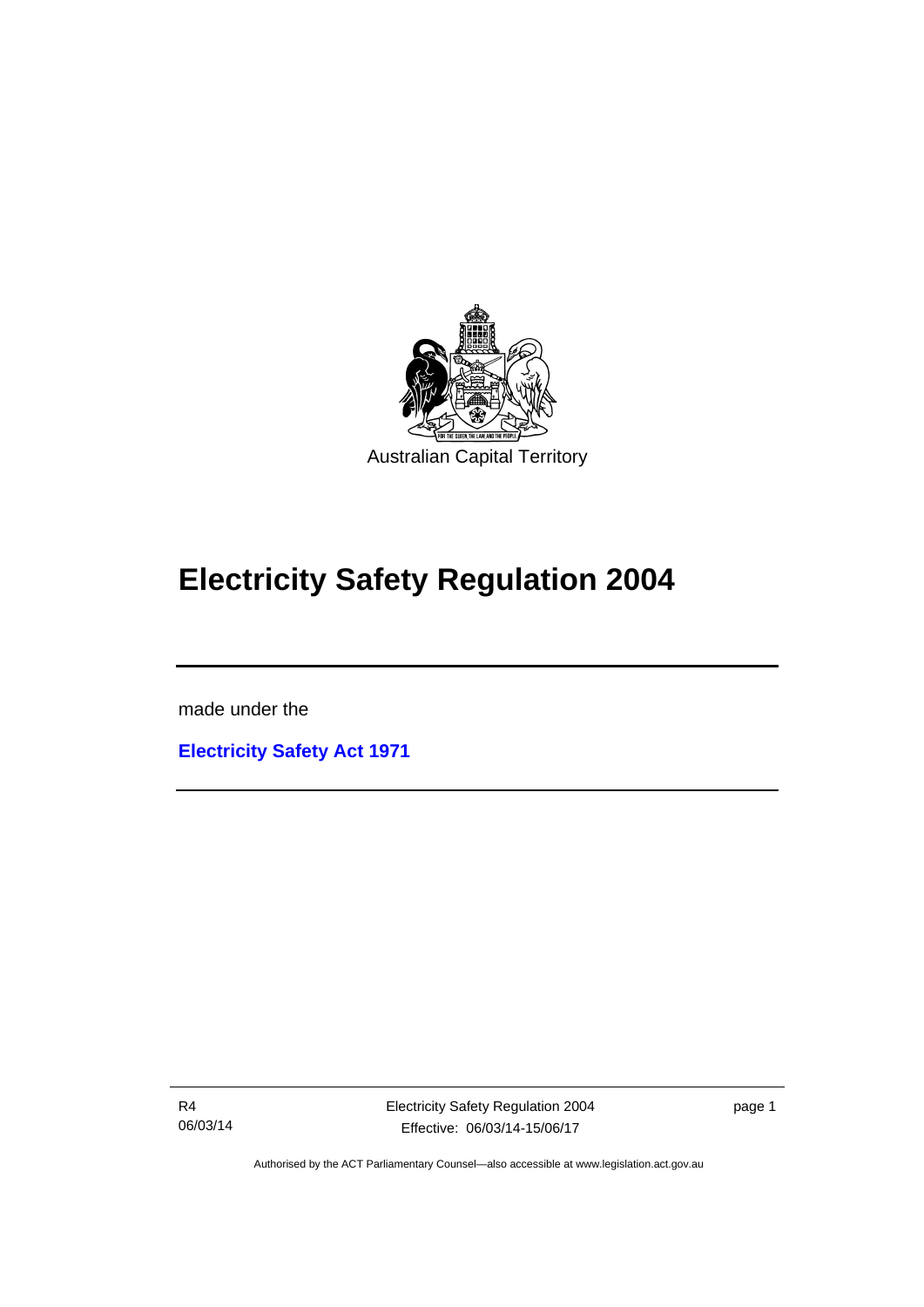## <span id="page-5-0"></span>**1 Name of regulation**

This regulation is the *Electricity Safety Regulation 2004*.

## <span id="page-5-1"></span>**2 Exemption from inspection etc—Act, s 4**

The wiring or a component of an electrical installation for a lift or escalator being installed on the load side of a circuit-breaker in the motor room for the lift or escalator is a prescribed circumstance.

## <span id="page-5-2"></span>**3 Exemption from AS/NZS 3000—Act, s 5 (3) and s 6 (2)**

The [Act](http://www.legislation.act.gov.au/a/1971-30/default.asp), section 5 (1) does not apply if the construction occupations registrar is satisfied that—

- (a) the electrical wiring work—
	- (i) is begun before the day when a revised edition of AS/NZS 3000 is published and is finished after that day; or
	- (ii) is finished before the end of the period of 6 months starting on the day when a revised edition of AS/NZS 3000 is published; and
- (b) the electrical wiring work complies with AS/NZS 3000 as in effect before the publication of the revised edition.
- <span id="page-5-3"></span>

## **4 Exemption from Act, s 5 and s 6—Act, s 5 (3) and s 6 (2)**

Electrical wiring work consisting of the installation of the wiring or a component of an electrical installation for a lift or escalator on the load side of a circuit-breaker in the motor room for the lift or escalator is prescribed.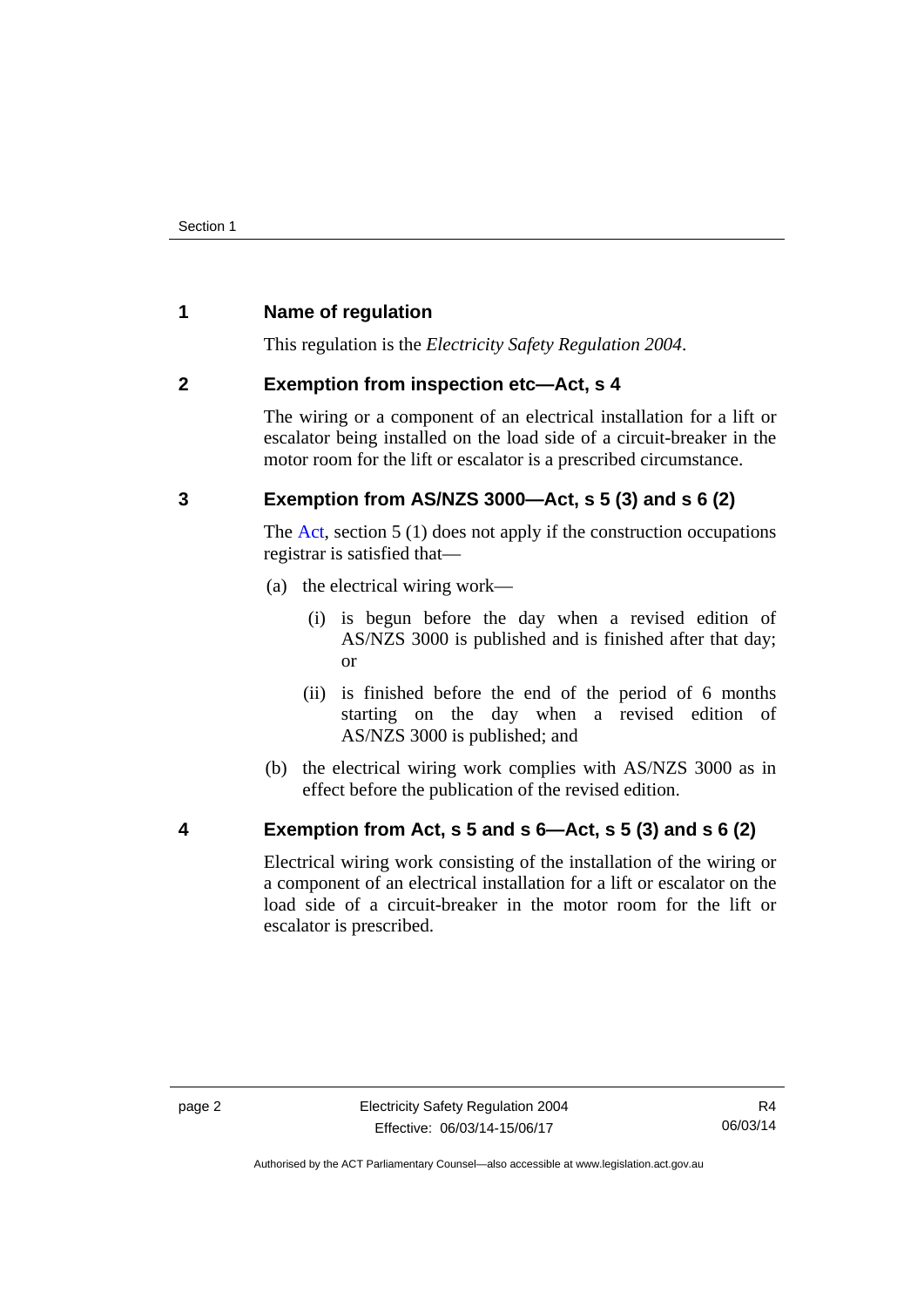## <span id="page-6-0"></span>**5 Articles of electrical equipment to bear registration number—Act, s 19**

Each article of electrical equipment to which a registered declaration of compliance relates must be marked, stamped or labelled by attaching the registration number of the declaration to, or writing that number indelibly on, the article.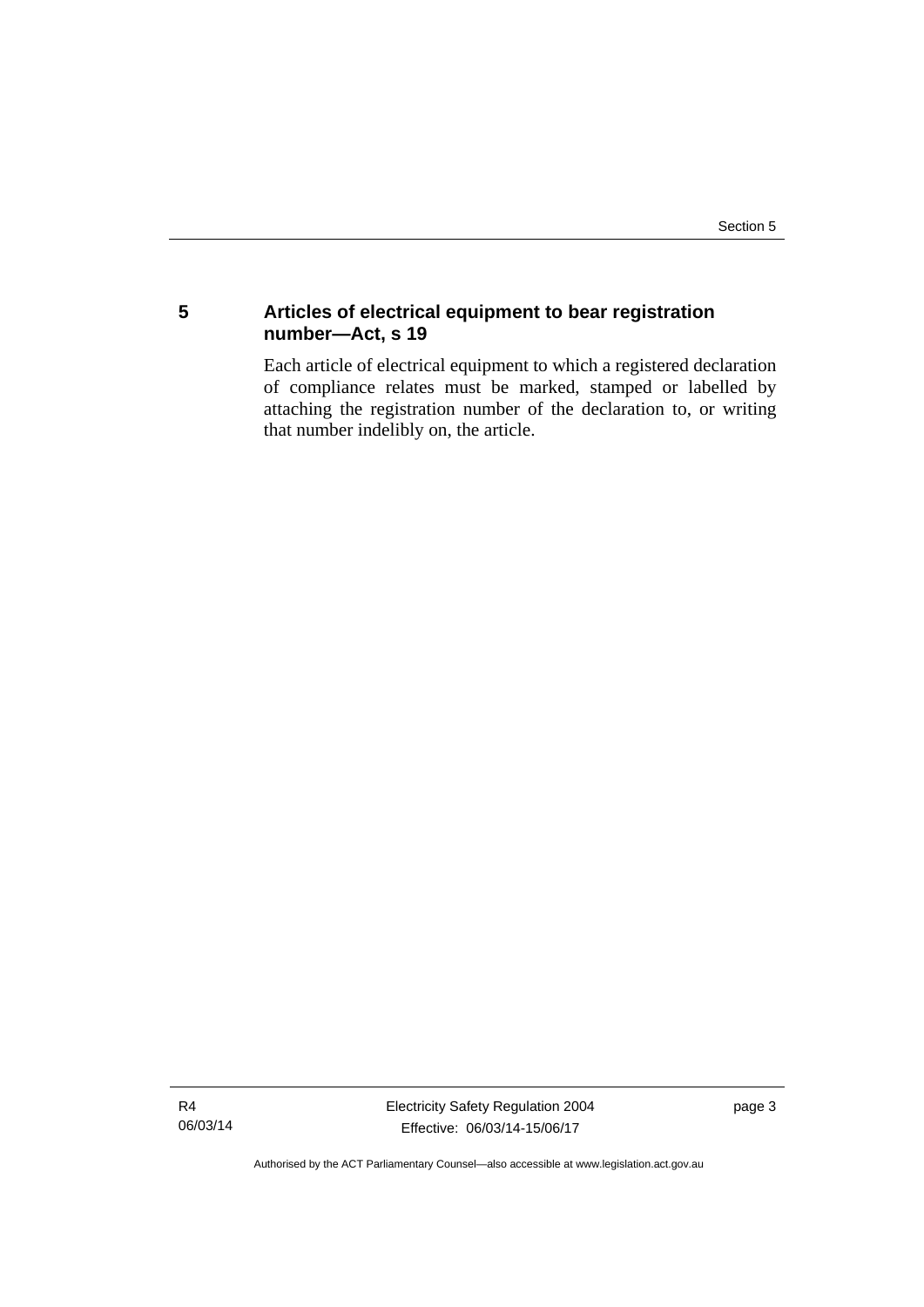1 About the endnotes

## <span id="page-7-0"></span>**Endnotes**

## **1 About the endnotes**

Amending and modifying laws are annotated in the legislation history and the amendment history. Current modifications are not included in the republished law but are set out in the endnotes.

Not all editorial amendments made under the *Legislation Act 2001*, part 11.3 are annotated in the amendment history. Full details of any amendments can be obtained from the Parliamentary Counsel's Office.

Uncommenced amending laws are not included in the republished law. The details of these laws are underlined in the legislation history. Uncommenced expiries are underlined in the legislation history and amendment history.

If all the provisions of the law have been renumbered, a table of renumbered provisions gives details of previous and current numbering.

The endnotes also include a table of earlier republications.

| $A = Act$<br>$AF =$ Approved form<br>$am = amended$<br>$amdt = amendment$<br>$AR = Assembly resolution$<br>$ch = chapter$<br>$CN =$ Commencement notice<br>$def = definition$<br>$DI = Disallowable instrument$<br>$dict = dictionary$<br>disallowed = disallowed by the Legislative<br>Assembly<br>$div = division$<br>$exp = expires/expired$<br>$Gaz = gazette$<br>$hdg =$ heading<br>$IA = Interpretation Act 1967$<br>$ins = inserted/added$<br>$LA =$ Legislation Act 2001<br>$LR =$ legislation register | NI = Notifiable instrument<br>$o = order$<br>$om = omitted/repealed$<br>$ord = ordinance$<br>$orig = original$<br>$par = paragraph/subparagraph$<br>$pres = present$<br>$prev = previous$<br>$(\text{prev}) = \text{previously}$<br>$pt = part$<br>$r = rule/subrule$<br>$reloc = relocated$<br>$renum = renumbered$<br>$R[X]$ = Republication No<br>$RI = reissue$<br>$s = section/subsection$<br>$sch = schedule$<br>$sdiv = subdivision$<br>$SL = Subordinate$ law<br>$sub =$ substituted |
|-----------------------------------------------------------------------------------------------------------------------------------------------------------------------------------------------------------------------------------------------------------------------------------------------------------------------------------------------------------------------------------------------------------------------------------------------------------------------------------------------------------------|----------------------------------------------------------------------------------------------------------------------------------------------------------------------------------------------------------------------------------------------------------------------------------------------------------------------------------------------------------------------------------------------------------------------------------------------------------------------------------------------|
| $LRA =$ Legislation (Republication) Act 1996                                                                                                                                                                                                                                                                                                                                                                                                                                                                    | $underlining = whole or part not commenced$                                                                                                                                                                                                                                                                                                                                                                                                                                                  |
| $mod = modified/modification$                                                                                                                                                                                                                                                                                                                                                                                                                                                                                   | or to be expired                                                                                                                                                                                                                                                                                                                                                                                                                                                                             |

## <span id="page-7-2"></span>**2 Abbreviation key**

page 4 Electricity Safety Regulation 2004 Effective: 06/03/14-15/06/17

R4 06/03/14

<span id="page-7-1"></span>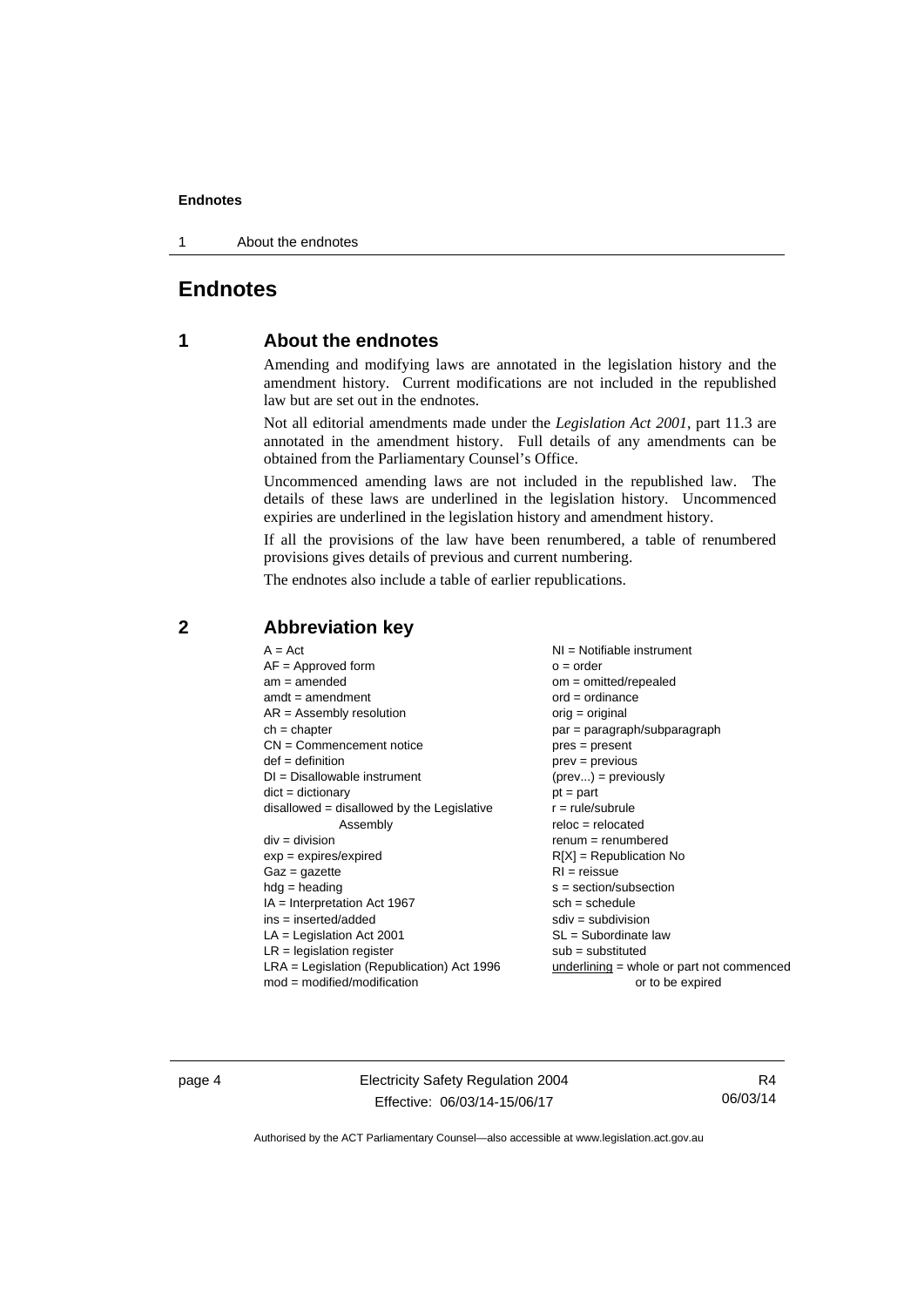## <span id="page-8-0"></span>**3 Legislation history**

This regulation was made as part of the *[Construction Occupations Legislation](http://www.legislation.act.gov.au/a/2004-13)  [Amendment Act 2004](http://www.legislation.act.gov.au/a/2004-13)* (see [A2004-13](http://www.legislation.act.gov.au/a/2004-13) amdt 2.37 and sch 2) and is taken to have been made under the *[Electricity Safety Act 1971](http://www.legislation.act.gov.au/a/1971-30)* A1971-30 (see s 131 (1) as ins by [A2004-13](http://www.legislation.act.gov.au/a/2004-13) amdt 2.37) as the *[Electricity Safety Regulations 2004](http://www.legislation.act.gov.au/sl/2004-37)*. It was renamed under the *[Legislation Act 2001](http://www.legislation.act.gov.au/a/2001-14)*.

#### **Electricity Safety Regulation 2004 SL2004-37**

taken to have been notified LR 26 March 2004 [\(A1971-30,](http://www.legislation.act.gov.au/a/1971-30) s 131 (3) (a) as ins by [A2004-13](http://www.legislation.act.gov.au/a/2004-13) amdt 2.37) s 1 taken to have commenced 26 March 2004 (LA s 75 (1))

remainder commenced 1 September 2004 [\(A1971-30,](http://www.legislation.act.gov.au/a/1971-30) s 131 (3) (b) as ins by [A2004-13](http://www.legislation.act.gov.au/a/2004-13) amdt 2.37)

as amended by

#### **[Planning, Building and Environment Legislation Amendment](http://www.legislation.act.gov.au/a/2013-15)  [Act 2013](http://www.legislation.act.gov.au/a/2013-15) A2013-15 pt 6**

notified LR 21 May 2013

s 1, s 2 commenced 21 May 2013 (LA s 75 (1))

pt 6 commenced 22 May 2013 (s 2)

#### **[Construction and Energy Efficiency Legislation Amendment Act 2014](http://www.legislation.act.gov.au/a/2014-2) A2014-2 pt 6**

notified LR 5 March 2014 s 1, s 2 commenced 5 March 2014 (LA s 75 (1)) pt 6 commenced 6 March 2014 (s 2)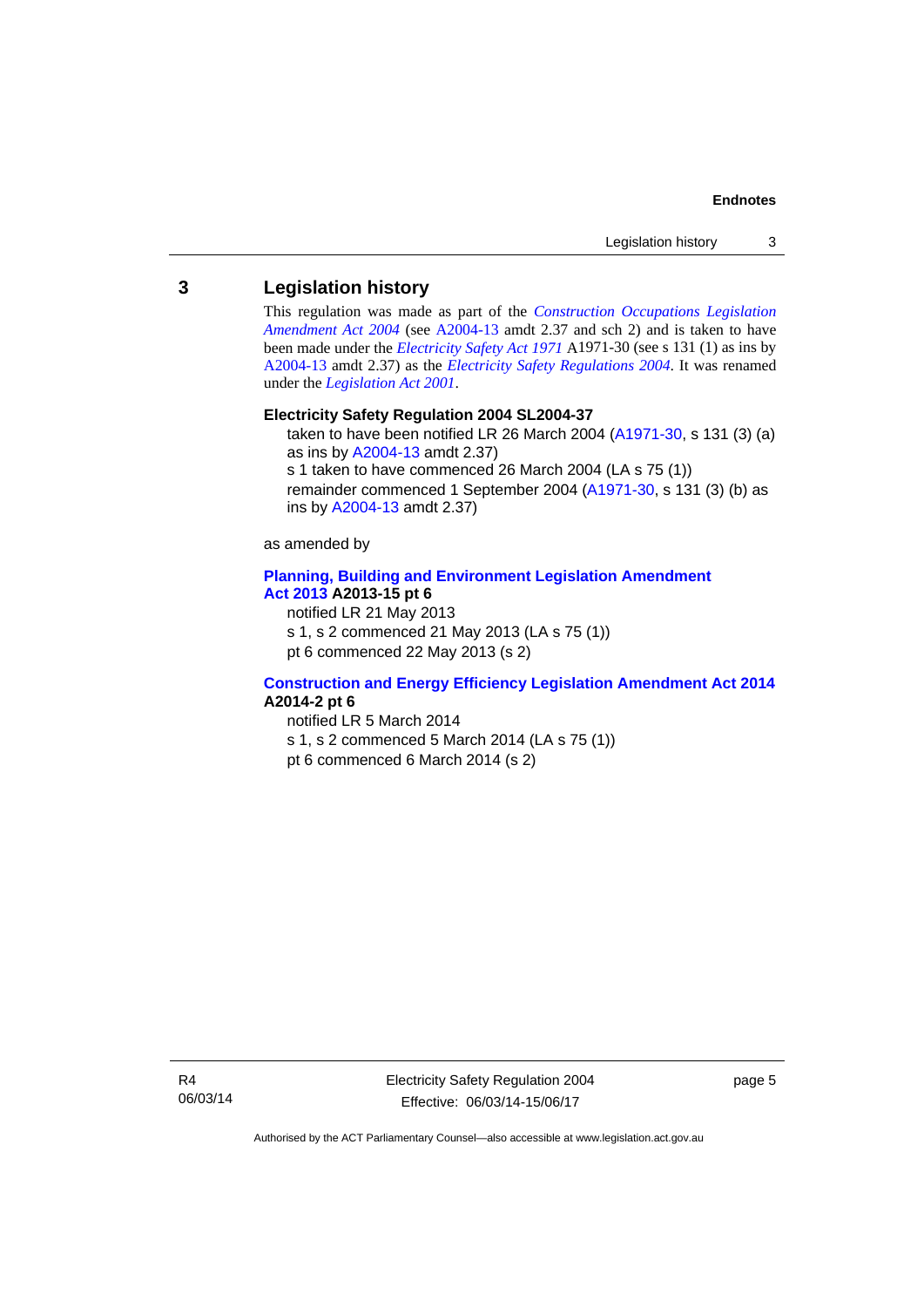4 Amendment history

## <span id="page-9-0"></span>**4 Amendment history**

**Name of regulation**<br>
s 1 am R2 LA **Exemption from inspection etc—Act, s 4**  s 2 hdg sub [A2014-2](http://www.legislation.act.gov.au/a/2014-2) s 28<br>s 2 sub A2013-15 s 1 sub [A2013-15](http://www.legislation.act.gov.au/a/2013-15/default.asp) s 10 **Exemption from AS/NZS 3000—Act, s 5 (3) and s 6 (2)**  s 3 hdg sub [A2014-2](http://www.legislation.act.gov.au/a/2014-2) s 29 s 3 am [A2014-2](http://www.legislation.act.gov.au/a/2014-2) s 30 **Energy efficiency standards—Act, s 27 (5) (a) and (7)**  s 6 om [A2014-2](http://www.legislation.act.gov.au/a/2014-2) s 31 **Articles of electrical equipment—labelling**  s 8 om [A2014-2](http://www.legislation.act.gov.au/a/2014-2) s 32

page 6 Electricity Safety Regulation 2004 Effective: 06/03/14-15/06/17

R4 06/03/14